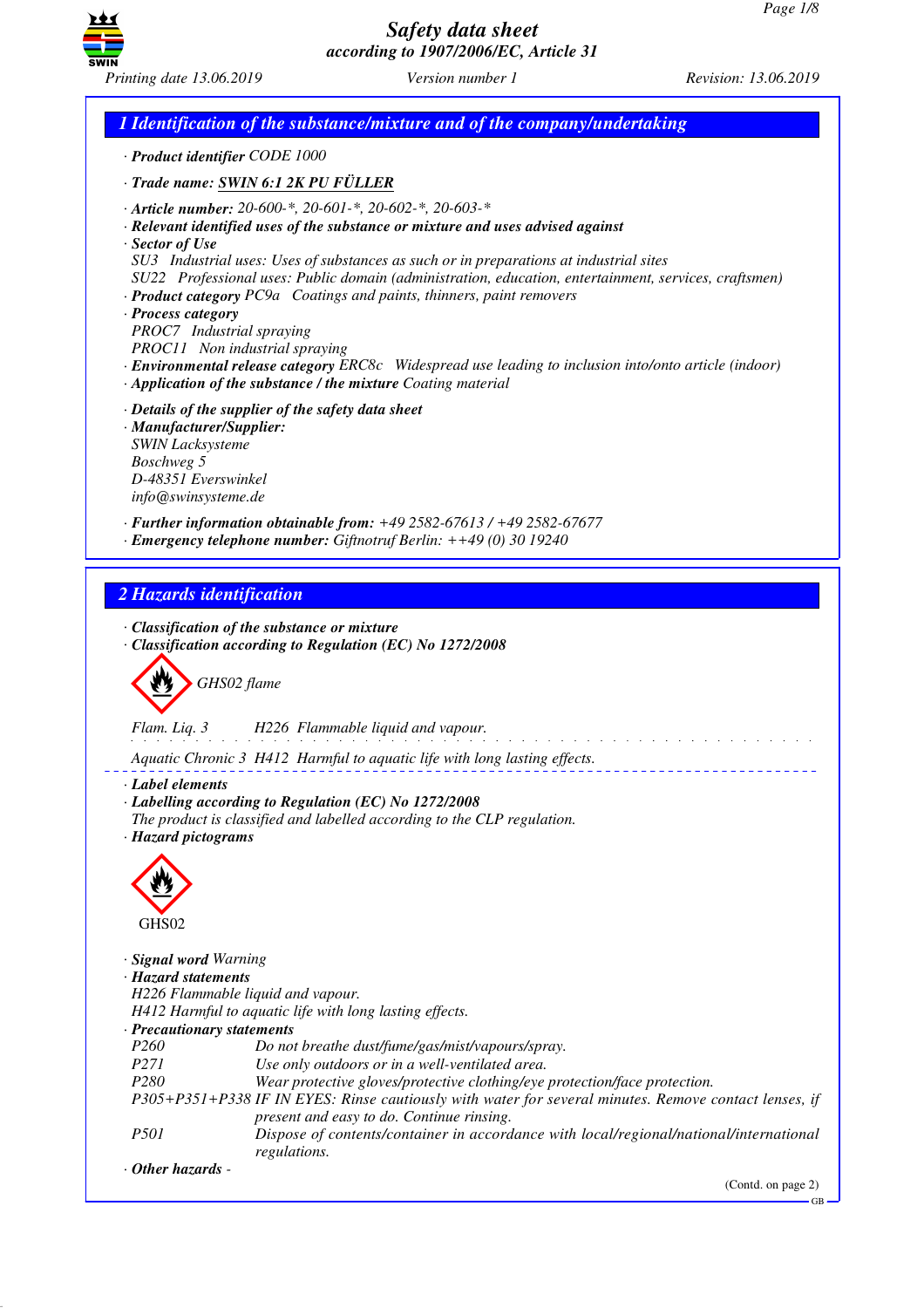

(Contd. of page 1)

*Trade name: SWIN 6:1 2K PU FÜLLER*

### *· Results of PBT and vPvB assessment*

- *· PBT: Not applicable.*
- *· vPvB: Not applicable.*

### *3 Composition/information on ingredients*

#### *· Chemical characterisation: Mixtures*

*· Description: Mixture of substances listed below with nonhazardous additions.*

| $\cdot$ Dangerous components:                                           |                                                                                                                                                                                       |              |
|-------------------------------------------------------------------------|---------------------------------------------------------------------------------------------------------------------------------------------------------------------------------------|--------------|
| $CAS: 123-86-4$<br>EINECS: 204-658-1<br>Reg.nr.: 01-2119485493-29-XXXX  | <i>n-butyl acetate</i><br>$\circledast$ Flam. Liq. 3, H226, $\circledast$ STOT SE 3, H336                                                                                             | $10 - 25\%$  |
| $CAS: 108-65-6$<br>EINECS: 203-603-9<br>Reg.nr.: 01-2119475791-29-XXXX  | 2-methoxy-1-methylethyl acetate<br>$\otimes$ Flam. Liq. 3, H226                                                                                                                       | $2.5 - 10\%$ |
| $CAS: 7779-90-0$<br>EINECS: 231-944-3<br>Reg.nr.: 01-2119485044-40-XXXX | trizinc bis(orthophosphate)<br>$\Leftrightarrow$ Aquatic Acute 1, H400; Aquatic Chronic 1, H410                                                                                       | $\leq 2.5\%$ |
| EC number: 918-668-5                                                    | Hydrocarbons, C9, aromatics<br>Reg.nr.: 01-2119455851-35-XXXX $\otimes$ Flam. Liq. 3, H226; $\otimes$ Asp. Tox. 1, H304; $\otimes$ Aquatic<br>Chronic 2, H411; A STOT SE 3, H335-H336 | $\leq 2.5\%$ |

*· Additional information: For the wording of the listed hazard phrases refer to section 16.*

### *4 First aid measures*

*· Description of first aid measures*

- *· General information: Personal protection for the First Aider.*
- *· After inhalation:*
- *Supply fresh air.*

*Seek medical treatment in case of complaints.*

*· After skin contact:*

*Immediately wash with water and soap and rinse thoroughly.*

*If skin irritation continues, consult a doctor.*

*· After eye contact:*

*Rinse opened eye for several minutes under running water. If symptoms persist, consult a doctor.*

- *· After swallowing: Do not induce vomiting; call for medical help immediately.*
- *· Information for doctor:*
- *· Most important symptoms and effects, both acute and delayed No further relevant information available.*
- *· Indication of any immediate medical attention and special treatment needed No further relevant information available.*

## *5 Firefighting measures*

- *· Extinguishing media*
- *· Suitable extinguishing agents:*

*CO2, powder or water spray. Fight larger fires with water spray or alcohol resistant foam.*

*· For safety reasons unsuitable extinguishing agents: Water with full jet*

*· Special hazards arising from the substance or mixture No further relevant information available.*

- *· Advice for firefighters*
- *· Protective equipment: Mouth respiratory protective device.*

(Contd. on page 3)

GB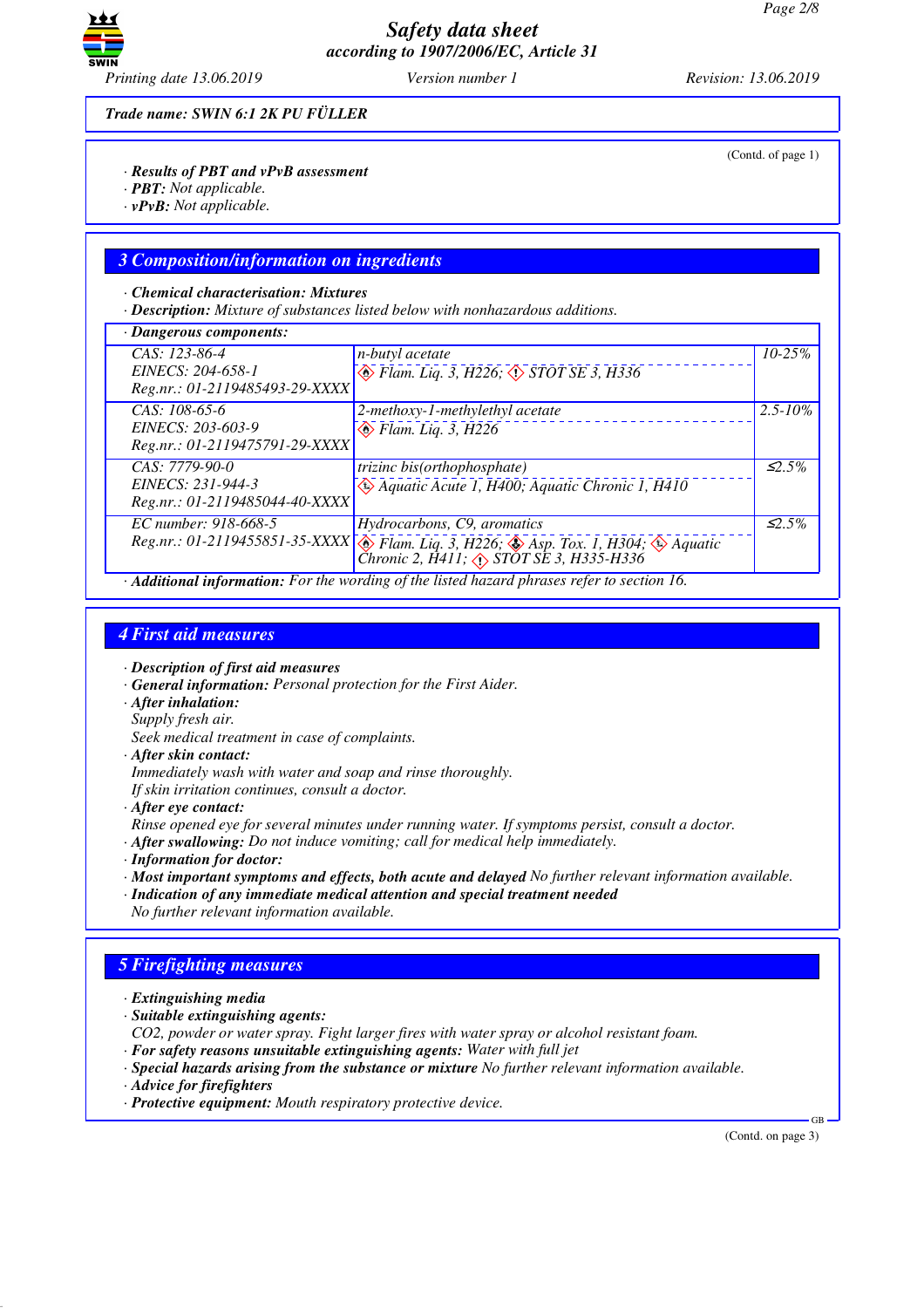

*Trade name: SWIN 6:1 2K PU FÜLLER*

(Contd. of page 2)

## *6 Accidental release measures*

- *· Personal precautions, protective equipment and emergency procedures Wear protective equipment. Keep unprotected persons away. Ensure adequate ventilation*
- *· Environmental precautions: Do not allow to enter sewers/ surface or ground water.*
- *· Methods and material for containment and cleaning up: Absorb with liquid-binding material (sand, diatomite, acid binders, universal binders, sawdust). Dispose contaminated material as waste according to item 13.*
- *· Reference to other sections See Section 7 for information on safe handling. See Section 8 for information on personal protection equipment.*

# *7 Handling and storage*

#### *· Handling:*

- *· Precautions for safe handling Ensure good ventilation/exhaustion at the workplace. Restrict the quantity stored at the work place.*
- *· Information about fire and explosion protection: Fumes can combine with air to form an explosive mixture. Flammable gas-air mixtures may form in empty receptacles. Keep ignition sources away - Do not smoke. Use explosion-proof apparatus / fittings and spark-proof tools. Protect against electrostatic charges.*
- *· Conditions for safe storage, including any incompatibilities*
- *· Storage:*
- *· Requirements to be met by storerooms and receptacles: Provide solvent resistant, sealed floor. Suitable material for receptacles and pipes: steel or stainless steel.*
- *· Information about storage in one common storage facility: Not required.*
- *· Further information about storage conditions: Keep container tightly sealed.*
- *· Specific end use(s) No further relevant information available.*

### *8 Exposure controls/personal protection*

*· Additional information about design of technical facilities: No further data; see item 7.*

*· Control parameters*

*· Ingredients with limit values that require monitoring at the workplace:*

*123-86-4 n-butyl acetate*

*WEL Short-term value: 966 mg/m³, 200 ppm Long-term value: 724 mg/m³, 150 ppm*

### *108-65-6 2-methoxy-1-methylethyl acetate*

*WEL Short-term value: 548 mg/m³, 100 ppm Long-term value: 274 mg/m³, 50 ppm Sk*

*· Additional information: The lists valid during the making were used as basis.*

- *· Exposure controls*
- *· Personal protective equipment:*
- *· General protective and hygienic measures:*
- *Keep away from foodstuffs, beverages and feed.*

*Wash hands before breaks and at the end of work. Do not inhale gases / fumes / aerosols.*

(Contd. on page 4)

GB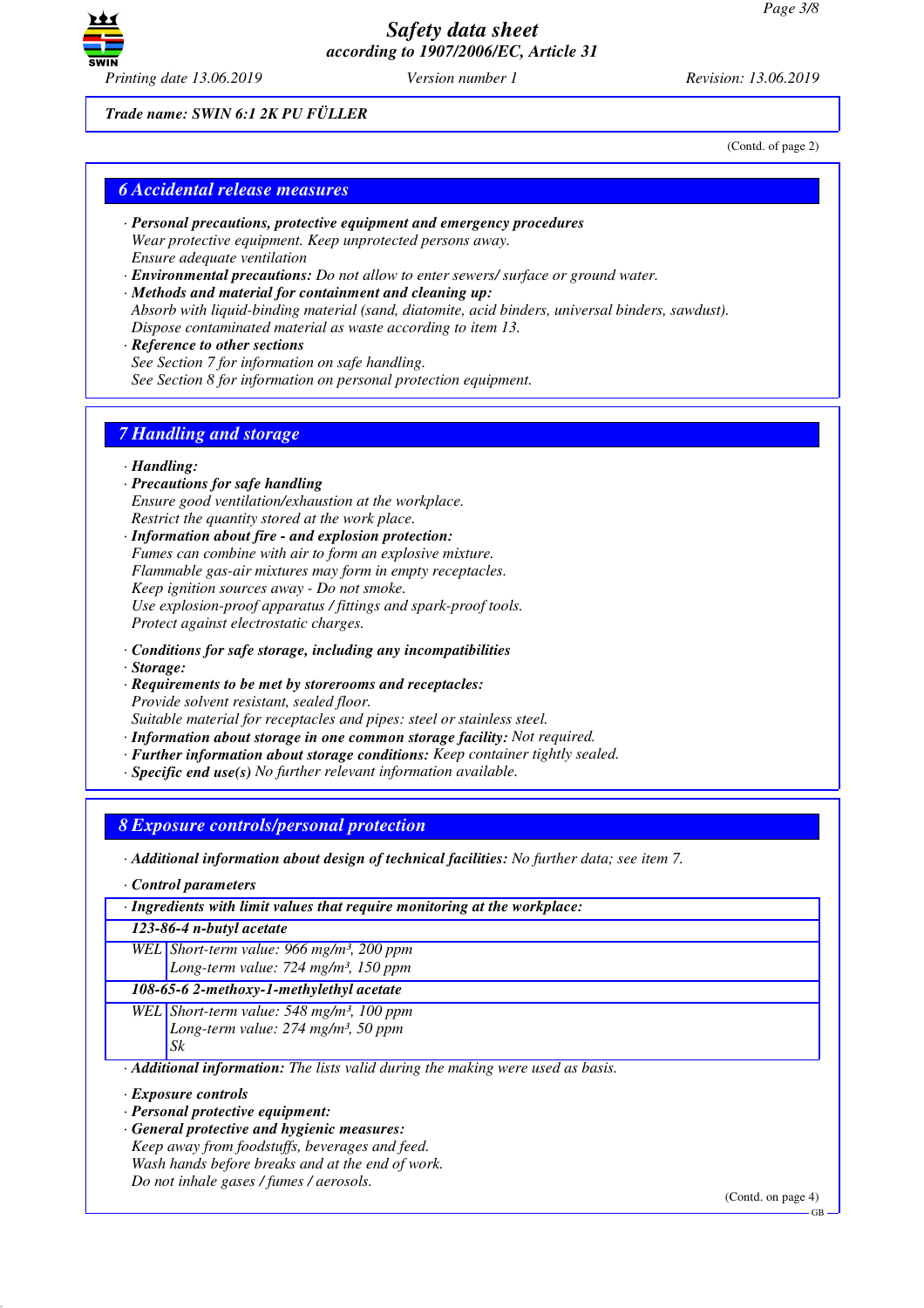GB



*Safety data sheet according to 1907/2006/EC, Article 31*

### *Trade name: SWIN 6:1 2K PU FÜLLER*



| <b>General Information</b>                                                                                                              |                                    |
|-----------------------------------------------------------------------------------------------------------------------------------------|------------------------------------|
| $\cdot$ Appearance:                                                                                                                     |                                    |
| Form:                                                                                                                                   | Fluid                              |
| Colour:                                                                                                                                 | According to product specification |
| $\cdot$ Odour:                                                                                                                          | Like aromatic solvents             |
| • Odour threshold:                                                                                                                      | Not determined.                    |
| $\cdot$ pH-value                                                                                                                        | Not applicable.                    |
| $\cdot$ Change in condition<br>Melting point/freezing point:<br>Initial boiling point and boiling range: $124 \text{ }^{\circ}\text{C}$ | Undetermined.                      |
| $\cdot$ Flash point:                                                                                                                    | 23 - 60 °C                         |
| $\cdot$ Flammability (solid, gas):                                                                                                      | Not applicable.                    |
| $\cdot$ Ignition temperature:                                                                                                           | 315 °C                             |
|                                                                                                                                         | (Contd. on page 5)                 |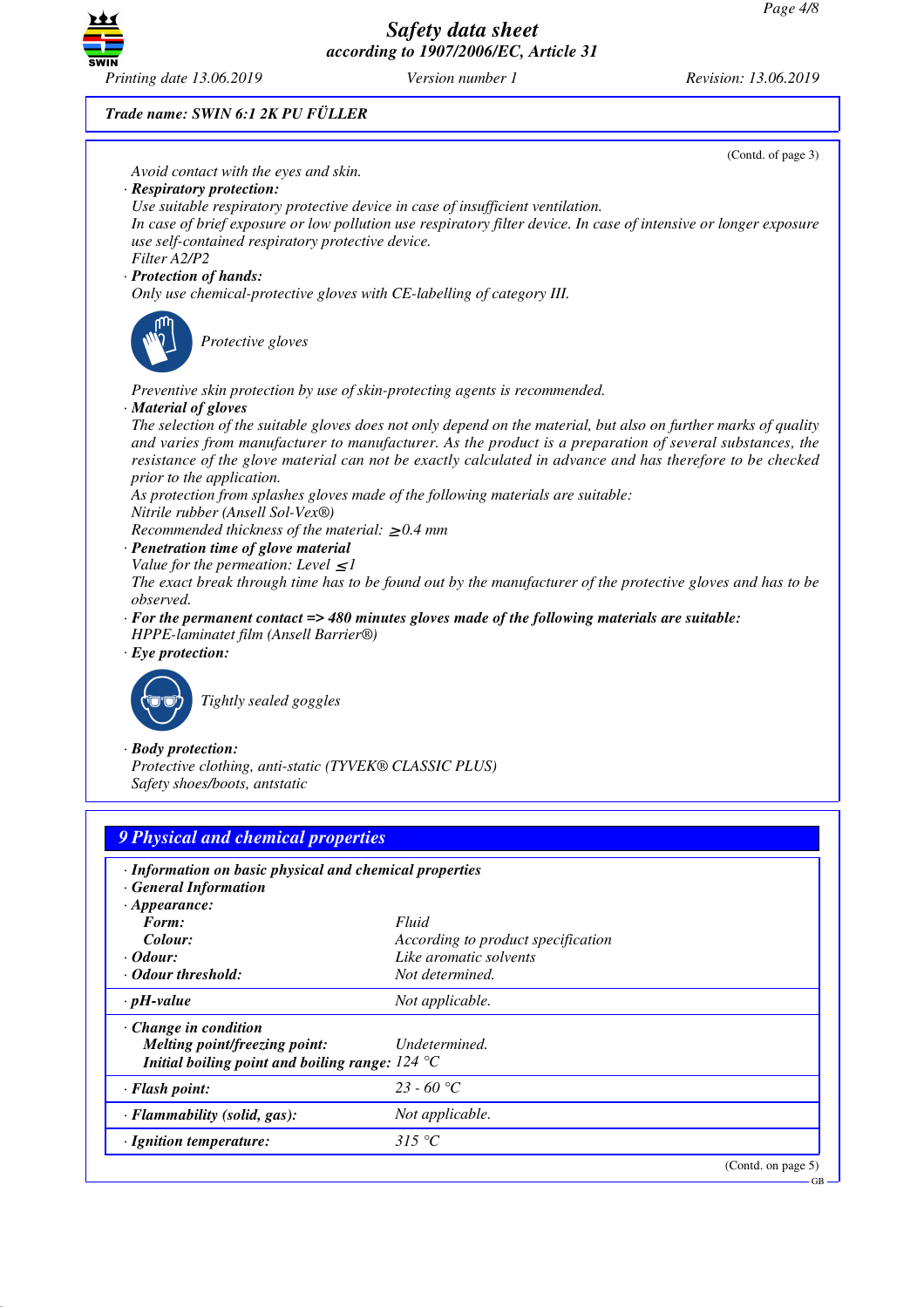

*Trade name: SWIN 6:1 2K PU FÜLLER*

|                                           | (Contd. of page 4)                                                                                     |
|-------------------------------------------|--------------------------------------------------------------------------------------------------------|
| · Decomposition temperature:              | Not determined.                                                                                        |
| $\cdot$ Auto-ignition temperature:        | Product is not selfigniting.                                                                           |
| $\cdot$ Explosive properties:             | Product is not explosive. However, formation of explosive air/<br><i>vapour mixtures are possible.</i> |
| $\cdot$ Explosion limits:                 |                                                                                                        |
| Lower:                                    | 1.2 Vol $\%$                                                                                           |
| <b>Upper:</b>                             | 10.8 Vol %                                                                                             |
| $\cdot$ Vapour pressure at 20 °C:         | 10.7 hPa                                                                                               |
| $\cdot$ Density                           | $1.25 - 1.40$ g/ml                                                                                     |
| · Relative density                        | Not determined.                                                                                        |
| · Vapour density                          | Not determined.                                                                                        |
| $\cdot$ Evaporation rate                  | Not determined.                                                                                        |
| · Solubility in / Miscibility with        |                                                                                                        |
| water:                                    | Not miscible or difficult to mix.                                                                      |
| · Partition coefficient: n-octanol/water: | Not determined.                                                                                        |
| $\cdot$ Viscosity:                        |                                                                                                        |
| Dynamic:                                  | Not determined.                                                                                        |
| Kinematic at 20 $^{\circ}$ C:             | 68 s (DIN 53211/4)                                                                                     |
| $\cdot$ Other information                 | No further relevant information available.                                                             |

# *10 Stability and reactivity*

*· Reactivity No further relevant information available.*

*· Chemical stability*

- *· Thermal decomposition / conditions to be avoided: No decomposition if used according to specifications.*
- *· Possibility of hazardous reactions No dangerous reactions known.*
- *· Conditions to avoid No further relevant information available.*
- *· Incompatible materials: No further relevant information available.*
- *· Hazardous decomposition products: No dangerous decomposition products known.*

# *11 Toxicological information*

*· Information on toxicological effects*

*· Acute toxicity Based on available data, the classification criteria are not met.*

*· LD/LC50 values relevant for classification:*

| 7779-90-0 trizinc bis(orthophosphate) |                  |                                                                                          |
|---------------------------------------|------------------|------------------------------------------------------------------------------------------|
| Oral                                  | LD50             | $\geq 5,000 \text{ mg/kg}$ (rat)                                                         |
| Hydrocarbons, C9, aromatics           |                  |                                                                                          |
| Oral                                  | LD <sub>50</sub> |                                                                                          |
| Dermal                                | LD50             | $\begin{bmatrix} >6,800 \text{ mg/kg (rat)} \\ >3,400 \text{ mg/kg (rab)} \end{bmatrix}$ |
|                                       |                  | Inhalative $LC50/4 h$ > 10.2 mg/l (rat)                                                  |

### *· Primary irritant effect:*

*· Skin corrosion/irritation Based on available data, the classification criteria are not met.*

*· Serious eye damage/irritation Based on available data, the classification criteria are not met.*

*· Respiratory or skin sensitisation Based on available data, the classification criteria are not met.*

*· CMR effects (carcinogenity, mutagenicity and toxicity for reproduction)*

*· Germ cell mutagenicity Based on available data, the classification criteria are not met.*

*· Carcinogenicity Based on available data, the classification criteria are not met.*

*· Reproductive toxicity Based on available data, the classification criteria are not met.*

(Contd. on page 6)

GB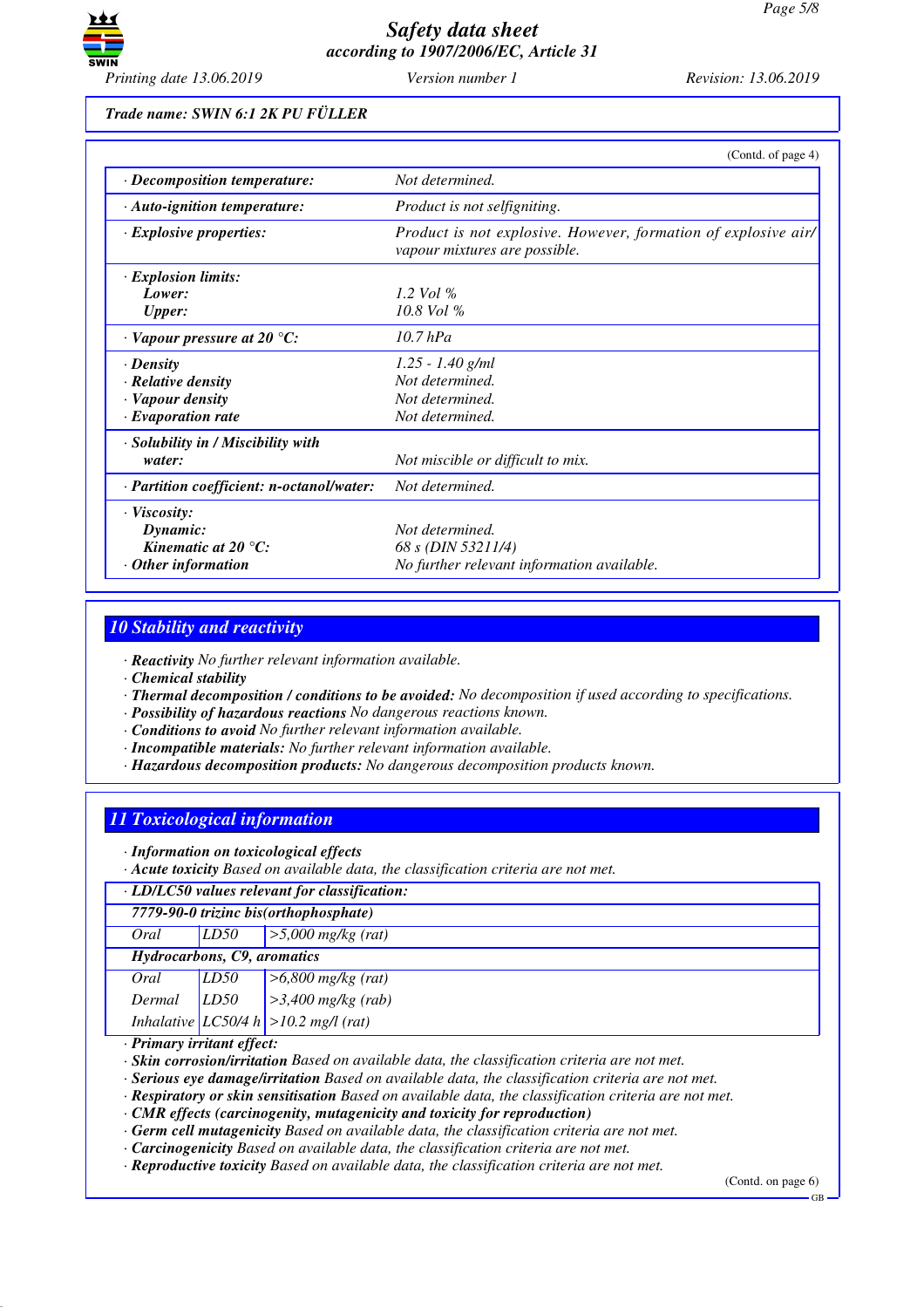

(Contd. of page 5)

*Trade name: SWIN 6:1 2K PU FÜLLER*

*· STOT-single exposure Based on available data, the classification criteria are not met.*

- *· STOT-repeated exposure Based on available data, the classification criteria are not met.*
- *· Aspiration hazard Based on available data, the classification criteria are not met.*

# *12 Ecological information*

#### *· Toxicity*

- *· Aquatic toxicity: No further relevant information available.*
- *· Persistence and degradability No further relevant information available.*
- *· Behaviour in environmental systems:*
- *· Bioaccumulative potential No further relevant information available.*
- *· Mobility in soil No further relevant information available.*
- *· Ecotoxical effects:*
- *· Remark: Harmful to fish*
- *· Additional ecological information:*
- *· General notes:*

*Water hazard class 2 (German Regulation) (Self-assessment): hazardous for water Do not allow product to reach ground water, water course or sewage system. Harmful to aquatic organisms*

- *· Results of PBT and vPvB assessment*
- *· PBT: Not applicable.*
- *· vPvB: Not applicable.*
- *· Other adverse effects No further relevant information available.*

### *13 Disposal considerations*

- *· Waste treatment methods*
- *· Recommendation*

*Must not be disposed together with household garbage. Do not allow product to reach sewage system.*

*· European waste catalogue*

|  | 08 00 00 WASTES FROM THE MANUFACTURE, FORMULATION, SUPPLY AND USE (MFSU) OF<br>COATINGS (PAINTS, VARNISHES AND VITREOUS ENAMELS), ADHESIVES, SEALANTS<br><b>AND PRINTING INKS</b> |
|--|-----------------------------------------------------------------------------------------------------------------------------------------------------------------------------------|
|  | $0.0100$ wastes from MESI and nomenal of point and nomials                                                                                                                        |

*08 01 00 wastes from MFSU and removal of paint and varnish*

*08 01 11\* waste paint and varnish containing organic solvents or other hazardous substances*

*· Uncleaned packaging:*

*15 00 00: WASTE PACKAGING; ABSORBENTS, WIPING CLOTHS, FILTER MATERIALS AND PROTECTIVE CLOTHING NOT OTHERWISE SPECIFIED*

*15 01 00: packaging (including separately collected municipal packaging waste)*

*15 01 10\*: packaging containing residues of or contaminated by dangerous substances*

*· Recommendation: Disposal must be made according to official regulations.*

| $\cdot$ UN-Number               |               |  |
|---------------------------------|---------------|--|
| $\cdot$ ADR, ADN, IMDG          | not regulated |  |
| $\cdot$ IATA                    | <i>UN1263</i> |  |
| $\cdot$ UN proper shipping name |               |  |
| $\cdot$ ADR, ADN, IMDG          | not regulated |  |
| $\cdot$ <i>IATA</i>             | <b>PAINT</b>  |  |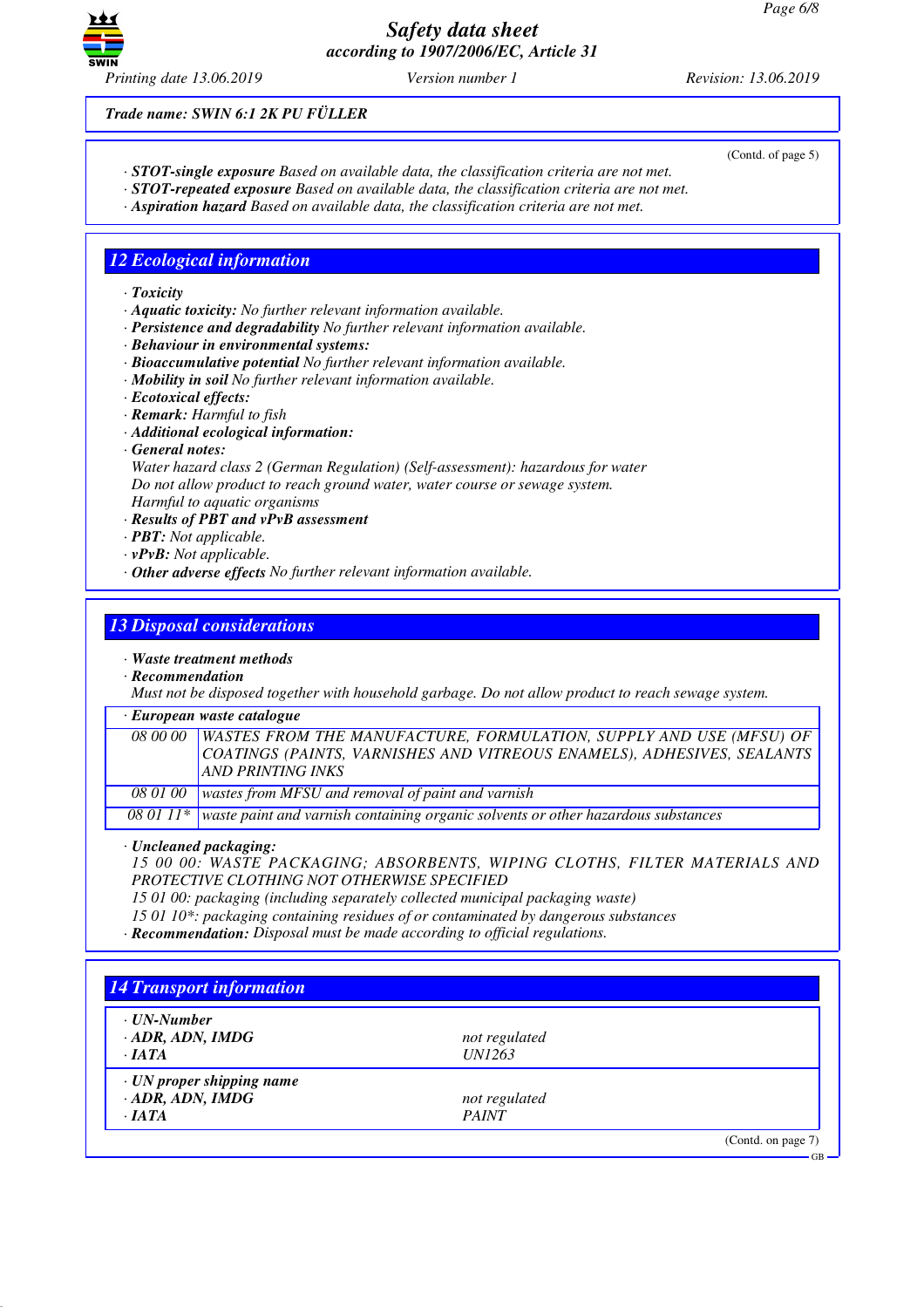

*Trade name: SWIN 6:1 2K PU FÜLLER*

|                                                     | (Contd. of page 6)                                                                      |  |  |
|-----------------------------------------------------|-----------------------------------------------------------------------------------------|--|--|
| · Transport hazard class(es)                        |                                                                                         |  |  |
| $\cdot$ ADR, ADN, IMDG                              |                                                                                         |  |  |
| $\cdot$ Class                                       | not regulated                                                                           |  |  |
| $\cdot$ <i>IATA</i>                                 |                                                                                         |  |  |
|                                                     |                                                                                         |  |  |
|                                                     |                                                                                         |  |  |
| $\cdot$ Class<br>· Label                            | 3 Flammable liquids.<br>3                                                               |  |  |
|                                                     |                                                                                         |  |  |
| · Packing group                                     |                                                                                         |  |  |
| $\cdot$ ADR, IMDG                                   | not regulated                                                                           |  |  |
| ·IATA                                               | III                                                                                     |  |  |
| · Environmental hazards:                            |                                                                                         |  |  |
| · Marine pollutant:                                 | No                                                                                      |  |  |
| · Special precautions for user                      | Not applicable.                                                                         |  |  |
| · Transport in bulk according to Annex II of Marpol |                                                                                         |  |  |
| and the IBC Code                                    | Not applicable.                                                                         |  |  |
| · Transport/Additional information:                 |                                                                                         |  |  |
| $·$ <i>ADR</i>                                      |                                                                                         |  |  |
| $\cdot$ Remarks:                                    | No dangerous goods in containers of 450 litres max.<br>capacity acc. to ADR 2.2.3.1.5.1 |  |  |
| $\cdot$ IMDG                                        |                                                                                         |  |  |
| $\cdot$ Remarks:                                    | No dangerous goods in containers of 30 litres max.<br>capacitiy acc. to IMDG 2.2.3.1.5  |  |  |
| · UN "Model Regulation":                            | not regulated                                                                           |  |  |
|                                                     |                                                                                         |  |  |

# *15 Regulatory information*

*· Safety, health and environmental regulations/legislation specific for the substance or mixture*

- *· Directive 2012/18/EU*
- *· Named dangerous substances ANNEX I None of the ingredients is listed.*
- *· Seveso category P5c FLAMMABLE LIQUIDS*
- *· Qualifying quantity (tonnes) for the application of lower-tier requirements 5,000 t*
- *· Qualifying quantity (tonnes) for the application of upper-tier requirements 50,000 t*
- *· REGULATION (EC) No 1907/2006 ANNEX XVII Conditions of restriction: 3*
- *· Chemical safety assessment: A Chemical Safety Assessment has not been carried out.*

### *16 Other information*

*This information is based on our present knowledge. However, this shall not constitute a guarantee for any specific product features and shall not establish a legally valid contractual relationship.*

### *· Relevant phrases*

*H226 Flammable liquid and vapour. H304 May be fatal if swallowed and enters airways. H335 May cause respiratory irritation. H336 May cause drowsiness or dizziness. H400 Very toxic to aquatic life. H410 Very toxic to aquatic life with long lasting effects.*

(Contd. on page 8)

GB